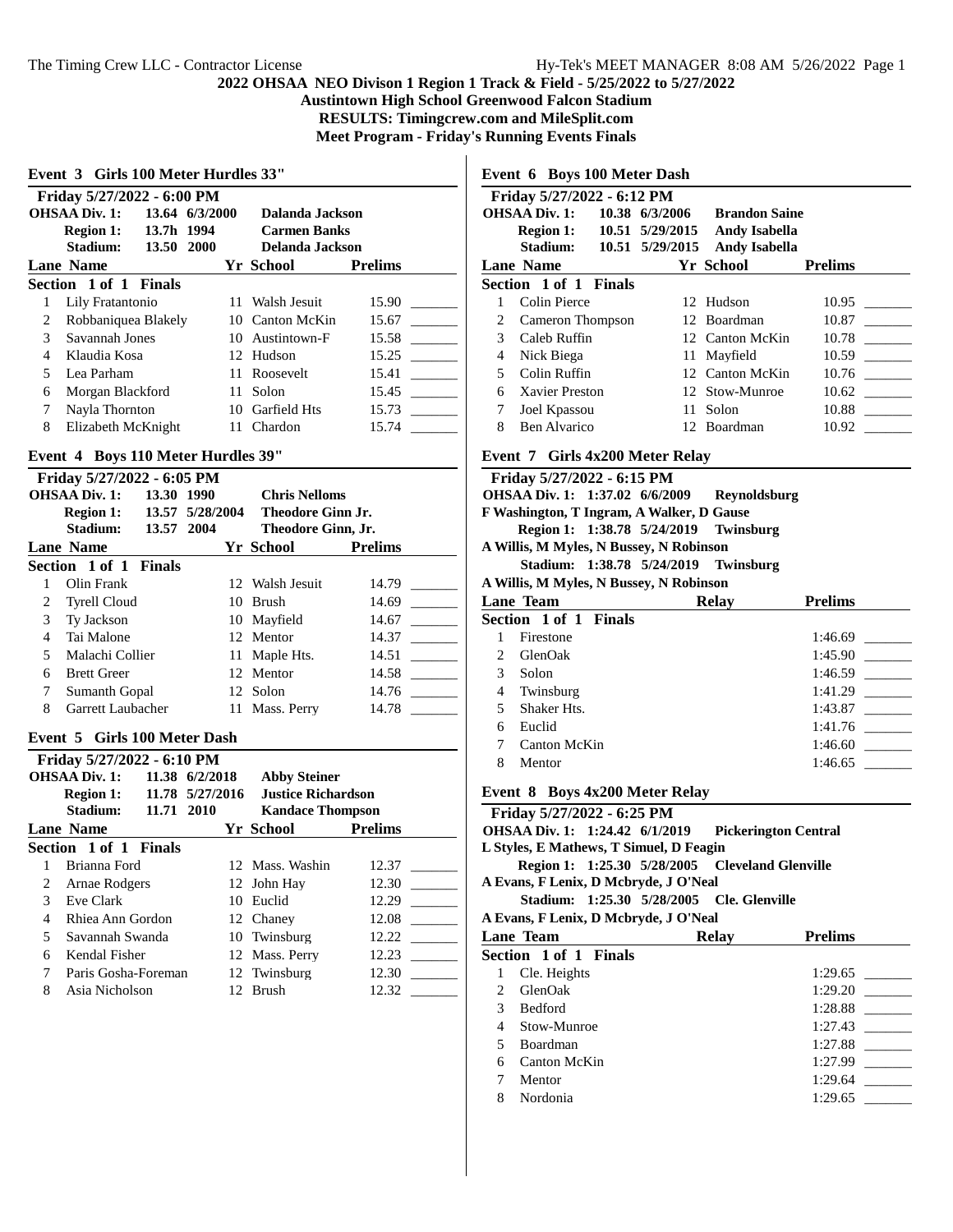**Austintown High School Greenwood Falcon Stadium**

**RESULTS: Timingcrew.com and MileSplit.com**

**Meet Program - Friday's Running Events Finals**

**Event 9 Girls 1600 Meter Run**

| Friday 5/27/2022 - 6:35 PM |                              |                   |                     |                  |  |  |  |
|----------------------------|------------------------------|-------------------|---------------------|------------------|--|--|--|
| Top 4 advance to state     |                              |                   |                     |                  |  |  |  |
|                            | <b>OHSAA Div. 1: 4:41.37</b> | 6/2/2007          | <b>Emily Infeld</b> |                  |  |  |  |
|                            | Region 1:                    | 4:47.33 5/25/2007 | <b>Emily Infeld</b> |                  |  |  |  |
|                            | Stadium:<br>4:47.33          | 5/25/2007         | <b>Emily Infeld</b> |                  |  |  |  |
|                            | <b>Lane Name</b>             |                   | Yr School           | <b>Seed Time</b> |  |  |  |
|                            | Section 1 of 1 Finals        |                   |                     |                  |  |  |  |
| 1А                         | Cecelia Paglia               | 11                | Kenston             | 5:20.82          |  |  |  |
| 1B                         | Rae Kawalec                  | 10                | Chardon             | 5:13.67          |  |  |  |
| 2A                         | Morgan Dobos                 | 12                | Revere              | 5:30.46          |  |  |  |
| 2B                         | <b>Sydney Pitcovich</b>      | 11                | Stow-Munroe         | 5:32.88          |  |  |  |
| 3A                         | <b>Story Jones</b>           | 12                | Hudson              | 5:28.83          |  |  |  |
| 3B                         | Ellie Radis                  | 12                | Solon               | 5:28.78          |  |  |  |
| 4Α                         | Morgan Monesmith             | 12                | Hathaway Bro        | 4:58.09          |  |  |  |
| 4B                         | Daniela Scheffler            | 9                 | Uniont. Lake        | 5:21.46          |  |  |  |
| 5A                         | Sofia Istnick                | 12                | Mas. Jackson        | 5:09.86          |  |  |  |
| 5B                         | Carly Jones                  | 12                | Brecksville         | 5:31.06          |  |  |  |
| 6A                         | Morgan Schmitt               | 12                | Aurora              | 5:16.93          |  |  |  |
| 6B                         | Jane Mueller                 | 9                 | Cle. Heights        | 5:12.92          |  |  |  |
| 7A                         | <b>Kailey Zagst</b>          | 11                | Mas. Jackson        | 5:17.51          |  |  |  |
| 7B                         | Kristin Yeager               | 12                | Austintown-F        | 5:33.28          |  |  |  |
| 8A                         | Savannah Dennison            | 11                | Mentor              | 5:09.43          |  |  |  |
| 8Β                         | Cassie Klein                 | 12                | Hoban               | 5:23.05          |  |  |  |

### **Event 10 Boys 1600 Meter Run**

|    | Friday 5/27/2022 - 6:45 PM     |                 |                         |                  |  |  |  |  |
|----|--------------------------------|-----------------|-------------------------|------------------|--|--|--|--|
|    | <b>Top 4 advance to State</b>  |                 |                         |                  |  |  |  |  |
|    | OHSAA Div. 1: 4:03.40 5/4/2018 |                 | <b>Dustin Horter</b>    |                  |  |  |  |  |
|    | Region 1: 4:14.26 5/31/2013    |                 | <b>Garrett Crichlow</b> |                  |  |  |  |  |
|    | Stadium:<br>4:11.51            | 5/2/2015        | <b>Ryan Adams</b>       |                  |  |  |  |  |
|    | <b>Lane Name</b>               |                 | Yr School               | <b>Seed Time</b> |  |  |  |  |
|    | Section 1 of 1 Finals          |                 |                         |                  |  |  |  |  |
| 1A | Logan Smrek                    | 12 <sub>1</sub> | Austintown-F            | 4:28.10          |  |  |  |  |
| 1B | <b>Brock Farris</b>            | 10              | <b>Boardman</b>         | 4:29.54          |  |  |  |  |
| 2A | Josh Risko                     | 12              | Mentor                  | 4:26.44          |  |  |  |  |
| 2B | Nate Julien                    | 11              | Firestone               | 4:27.70          |  |  |  |  |
| 3A | <b>Blaze Fichter</b>           | 12              | Hoover                  | 4:27.71          |  |  |  |  |
| 3B | <b>Bryce Weber</b>             | 12              | Paine. River            | 4:27.64          |  |  |  |  |
| 4A | Luke Ondracek                  | 12              | Walsh Jesuit            | 4:22.61          |  |  |  |  |
| 4B | Matt Singleton                 | 12              | Aurora                  | 4:29.50          |  |  |  |  |
| 5A | <b>James Howell</b>            | 11              | Solon                   | 4:26.71          |  |  |  |  |
| 5B | Stephen Ulrich                 | 12              | Louisville              | 4:30.55          |  |  |  |  |
| 6A | Braedan Gallagher              |                 | 12 Cle. Heights         | 4:24.58          |  |  |  |  |
| 6B | Koby Dunford                   | 12              | Cuy. Falls              | 4:25.17          |  |  |  |  |
| 7A | Colin Levan                    | 11              | Hudson                  | 4:24.88          |  |  |  |  |
| 7B | <b>Matthew Dienes</b>          | 10              | West Geauga             | 4:30.14          |  |  |  |  |
| 8A | Noah Johnson                   | 11              | Hoover                  | 4:28.96          |  |  |  |  |
| 8B | Theo Papas                     | 11              | Green                   | 4:30.81          |  |  |  |  |
|    |                                |                 |                         |                  |  |  |  |  |

**Event 11 Girls 4x100 Meter Relay**

|                | Friday 5/27/2022 - 6:55 PM                        |  |  |       |                                            |  |  |
|----------------|---------------------------------------------------|--|--|-------|--------------------------------------------|--|--|
|                | OHSAA Div. 1: 45.82 6/1/2019 Lakota East          |  |  |       |                                            |  |  |
|                | D Hilton, K Heath, A Bryant, S Clark              |  |  |       |                                            |  |  |
|                |                                                   |  |  |       | Region 1: 47.59 5/27/2016 Warren G Harding |  |  |
|                | G Bercheni, A Jackson, K Cox, J Richardson        |  |  |       |                                            |  |  |
|                | Stadium: 47.53 5/22/2015 Warren G. Harding        |  |  |       |                                            |  |  |
|                | C. Stroud, A. Jackson, G. Bercheni, J. Richardson |  |  |       |                                            |  |  |
|                | <b>Lane Team</b>                                  |  |  | Relay | <b>Prelims</b>                             |  |  |
|                | Section 1 of 1 Finals                             |  |  |       |                                            |  |  |
| 1              | Nordonia                                          |  |  |       | 50.50                                      |  |  |
| $\mathfrak{D}$ | <b>Bedford</b>                                    |  |  |       | 49.96                                      |  |  |
| 3              | Brush                                             |  |  |       | 50.10                                      |  |  |
| 4              | Twinsburg                                         |  |  |       | 49.07                                      |  |  |
| 5              | Walsh Jesuit                                      |  |  |       | 50.10                                      |  |  |
| 6              | Mass. Perry                                       |  |  |       | 49.50                                      |  |  |
| 7              | Chaney                                            |  |  |       | 50.26                                      |  |  |
| 8              | Shaker Hts.                                       |  |  |       | 50.27                                      |  |  |
|                |                                                   |  |  |       |                                            |  |  |

#### **Event 12 Boys 4x100 Meter Relay**

| Friday 5/27/2022 - 7:00 PM                   |  |                                     |                |
|----------------------------------------------|--|-------------------------------------|----------------|
| OHSAA Div. 1: 40.79 5/30/2002 Middletown     |  |                                     |                |
| T Thompson, N Ahmad, M Johnson, D Hunter     |  |                                     |                |
|                                              |  | Region 1: 41.50 2001 Canton GlenOak |                |
| M Miller, K Williams, J Anderson, M Robinson |  |                                     |                |
| Stadium: 41.50 2001 GlenOak                  |  |                                     |                |
| M. Miller, D. Williams, J. Anderson, D. Fox  |  |                                     |                |
| <b>Lane Team</b>                             |  | <b>Relay</b>                        | <b>Prelims</b> |
| Section 1 of 1 Finals                        |  |                                     |                |
|                                              |  |                                     |                |

|                | Walsh Jesuit        | 43.65 |
|----------------|---------------------|-------|
| $\mathfrak{D}$ | Canton McKin        | 43.20 |
| 3              | University S        | 42.99 |
|                | Maple Hts.          | 42.18 |
| 5              | Boardman            | 42.89 |
| 6              | Solon               | 42.81 |
|                | <b>Eastlake Nor</b> | 43.35 |
|                | GlenOak             | 43.60 |

# **Event 13 Girls 400 Meter Dash**

| Friday 5/27/2022 - 7:05 PM |                           |                 |                      |                |  |  |  |
|----------------------------|---------------------------|-----------------|----------------------|----------------|--|--|--|
|                            | OHSAA Div. 1:             | 51.63 6/2/2007  | <b>Jessica Beard</b> |                |  |  |  |
|                            | Region 1: 53.03 5/25/2007 |                 | Jessica Beard        |                |  |  |  |
|                            | Stadium:                  | 53.03 5/25/2007 | Jessica Beard        |                |  |  |  |
|                            | <b>Lane Name</b>          |                 | Yr School            | <b>Prelims</b> |  |  |  |
|                            | Section 1 of 1 Finals     |                 |                      |                |  |  |  |
|                            | Allea Graves              |                 | 10 Canton McKin      | 1:00.80        |  |  |  |
|                            | Arriah Gilmer             |                 | 11 Twinsburg         | 58.91          |  |  |  |
| 3                          | Claire Dunn               | 11              | Shaker Hts.          | 58.91          |  |  |  |
| 4                          | Alexis Cain               |                 | 12 Euclid            | 57.41          |  |  |  |
| 5                          | Amahrie Harsh             |                 | 10 Hoover            | 58.62          |  |  |  |
| 6                          | Makenzie Stuckert         |                 | 10 Mentor            | 58.90          |  |  |  |
| 7                          | Lauren Pacsi              |                 | 12 Hudson            | 59.10          |  |  |  |
| 8                          | Sophia Besett             |                 | 12 Twinsburg         | 59.75          |  |  |  |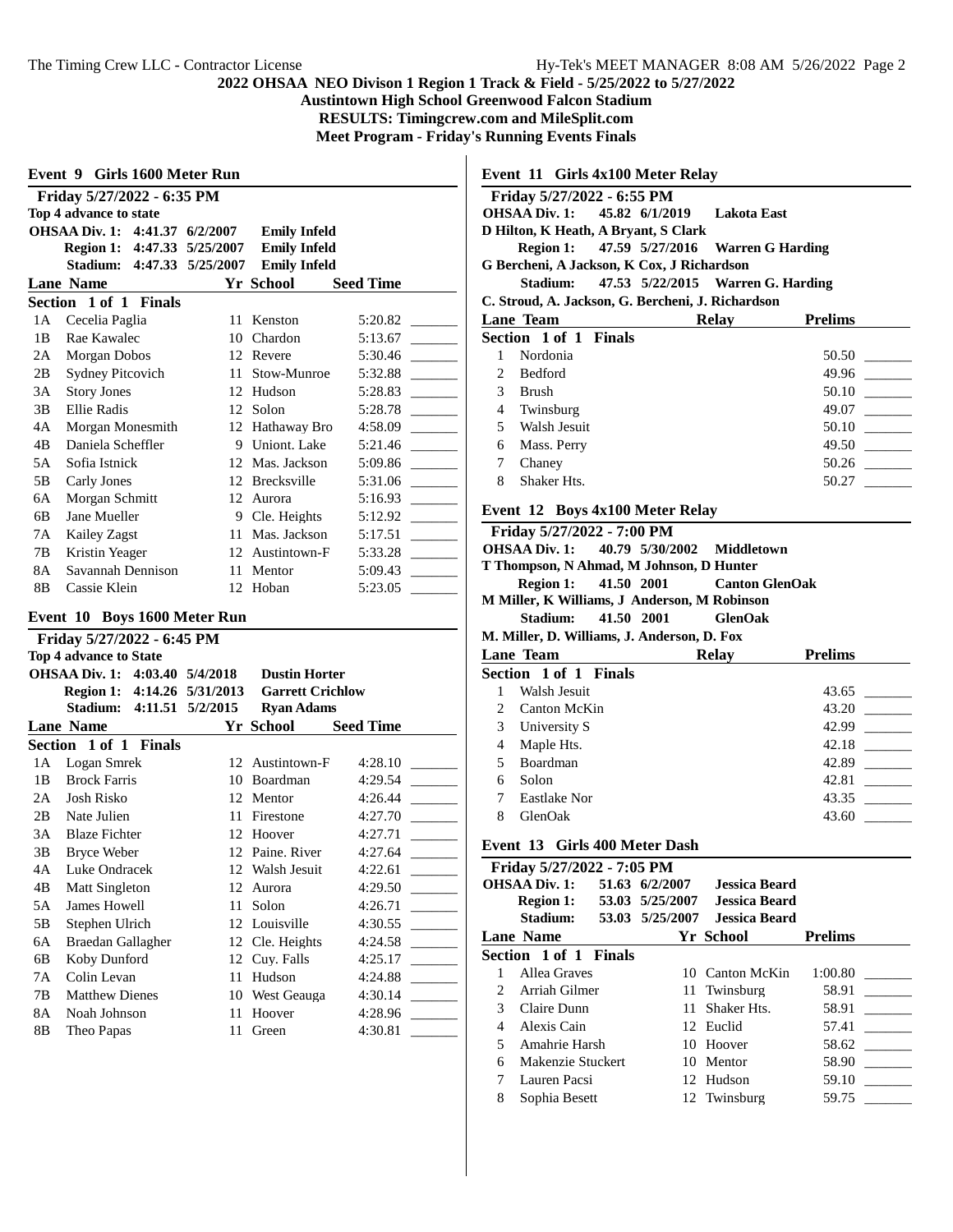**Austintown High School Greenwood Falcon Stadium**

**RESULTS: Timingcrew.com and MileSplit.com**

**Meet Program - Friday's Running Events Finals**

| Event 14 Boys 400 Meter Dash |                                      |            |                 |                                |                                   |
|------------------------------|--------------------------------------|------------|-----------------|--------------------------------|-----------------------------------|
|                              | Friday 5/27/2022 - 7:10 PM           |            |                 |                                |                                   |
|                              | <b>OHSAA Div. 1:</b>                 |            | 45.59 6/2/1990  | <b>Chris Nelloms</b>           |                                   |
|                              | <b>Region 1:</b>                     | 46.7h 1988 |                 | <b>Robert Smith</b>            |                                   |
|                              | Stadium:                             | 46.70 1988 |                 | <b>Robert Smith</b>            |                                   |
|                              | <b>Lane Name</b>                     |            |                 | Yr School                      | <b>Prelims</b>                    |
|                              | Section 1 of 1 Finals                |            |                 |                                |                                   |
| 1                            | <b>Connor Boland</b>                 |            | 11              | Geneva                         | 49.98                             |
| $\overline{2}$               | <b>Ben Hudak</b>                     |            | 12              | Tallmadge                      | 49.37                             |
| 3                            | Marius Coleman                       |            |                 | 12 Cle. Heights                | 48.91                             |
| $\overline{4}$               | Logan Doyle                          |            |                 | 12 Twinsburg                   | 48.55                             |
| 5                            | Karl Dietz                           |            |                 | 10 Chardon                     | 48.82                             |
| 6                            | Drevon Trapp                         |            |                 | 12 Bedford                     | 48.62                             |
| 7                            | Colin Ruffin                         |            |                 | 12 Canton McKin                | 49.46                             |
| 8                            | Dustin Horner                        |            |                 | 12 Stow-Munroe                 | 49.59                             |
|                              |                                      |            |                 |                                |                                   |
|                              | Event 15 Girls 300 Meter Hurdles 30" |            |                 |                                |                                   |
|                              | Friday 5/27/2022 - 7:15 PM           |            |                 |                                |                                   |
|                              | <b>OHSAA Div. 1:</b>                 |            | 40.79 6/3/2000  | <b>Tiffany Flomo</b>           |                                   |
|                              | <b>Region 1:</b>                     |            | 41.86 5/29/2009 | <b>Nicole Pachol</b>           |                                   |
|                              | Stadium:                             | 41.86 2009 |                 | <b>Nicole Pachol</b>           |                                   |
|                              | <b>Lane Name</b>                     |            |                 | Yr School                      | <b>Prelims</b>                    |
|                              | Section 1 of 1 Finals                |            |                 |                                |                                   |
| $\mathbf{1}$                 | Ellie Brustoski                      |            |                 | 11 Cuy. Falls                  | 48.25                             |
| $\overline{c}$               | De'Aunee Thompson                    |            |                 | 10 Austintown-F                | 46.92<br>$\frac{1}{2}$            |
| 3                            | <b>Trinity Lamp</b>                  |            |                 | 10 Mass. Washin                | 47.78<br>$\overline{\phantom{a}}$ |
| $\overline{4}$               | Asia Nicholson                       |            |                 | 12 Brush                       | 45.43                             |
| 5                            | Morgan Blackford                     |            | 11              | Solon                          | 45.56                             |
| 6                            | Nayla Thornton                       |            |                 | 10 Garfield Hts                | 46.40                             |
| $\overline{7}$               | <b>Camille Neutzling</b>             |            |                 | 10 Mass. Perry                 | 47.16                             |
| 8                            | Khalea Avery                         |            | 12              | John Hay                       | 47.75                             |
|                              | Event 16 Boys 300 Meter Hurdles 36"  |            |                 |                                |                                   |
|                              | Friday 5/27/2022 - 7:20 PM           |            |                 |                                |                                   |
|                              | <b>OHSAA Div. 1:</b>                 |            | 35.96 6/2/2012  | <b>Donovan Robertson</b>       |                                   |
|                              | <b>Region 1:</b>                     | 36.34 2001 |                 | <b>Derrick Williams</b>        |                                   |
|                              | Stadium:                             | 36.64 2001 |                 | <b>Derrick Williams</b>        |                                   |
|                              | <b>Lane Name</b>                     |            |                 | Yr School                      | <b>Prelims</b>                    |
|                              | Section 1 of 1 Finals                |            |                 |                                |                                   |
| 1                            | Logan Thompson                       |            | 11-             | Boardman                       | 40.33                             |
| $\overline{c}$               | <b>Dennis Butts</b>                  |            | 11              | Walsh Jesuit                   | 39.71                             |
| 3                            | Caden Dawson                         |            |                 | 12 Chardon                     | 39.58<br><b>Contract Contract</b> |
| $\overline{4}$               | Brendan Zurbrugg                     |            |                 | 10 Alliance                    | 38.96                             |
| 5                            | <b>Matthew Hayes</b>                 |            |                 | 12 Nordonia                    | 39.26                             |
| 6                            | <b>Tyrell Cloud</b>                  |            |                 | 10 Brush                       | 39.46                             |
| $\tau$                       | $R_{\text{EVOA}}$ Hodge              |            |                 | $12.$ University $\mathcal{C}$ | <b>20.90</b>                      |

7 Bryce Hodge 12 University S 39.80 \_\_\_\_\_\_\_\_\_ 8 Malachi Collier 11 Maple Hts.

**Event 17 Girls 800 Meter Run**

|     | Friday 5/27/2022 - 7:25 PM      |    |                       |                  |  |  |
|-----|---------------------------------|----|-----------------------|------------------|--|--|
|     | <b>Top 4 advance to State</b>   |    |                       |                  |  |  |
|     | OHSAA Div. 1: 2:07.04 5/27/2016 |    | <b>Brittany Aveni</b> |                  |  |  |
|     | Region 1: 2:07.04 5/27/2016     |    | <b>Brittany Aveni</b> |                  |  |  |
|     | Stadium: 2:07.04 5/27/2016      |    | <b>Brittany Aveni</b> |                  |  |  |
|     | <b>Lane Name</b>                |    | Yr School             | <b>Seed Time</b> |  |  |
|     | Section 1 of 1 Finals           |    |                       |                  |  |  |
| 1 A | Cassie Klein                    | 12 | Hoban                 | 2:24.11          |  |  |
| 1B  | Eden Kenner                     | 12 | <b>Brecksville</b>    | 2:20.27          |  |  |
| 2A  | Kendra Cassiday                 | 12 | Stow-Munroe           | 2:17.63          |  |  |
| 2B  | Hannah Swanson                  | 9  | <b>Barberton</b>      | 2:26.92          |  |  |
| 3A  | Morgan Monesmith                | 12 | Hathaway Bro          | 2:11.02          |  |  |
| 3B  | <b>Marion Dix</b>               | 12 | Wooster               | 2:26.09          |  |  |
| 4A  | Diana Pukys                     | 12 | Louisville            | 2:22.17          |  |  |
| 4B  | Ruby Jacops                     | 10 | Hudson                | 2:19.86          |  |  |
| 5A  | Paige Masson                    | 11 | Kenston               | 2:20.55          |  |  |
| 5B  | Kylie Beucler                   | 11 | Mentor                | 2:18.22          |  |  |
| 6A  | Jayla Atkinson                  | 10 | Stow-Munroe           | 2:15.93          |  |  |
| 6B  | Jada Freeman                    | 12 | Solon                 | 2:26.05          |  |  |
| 7 A | Cecelia Paglia                  | 11 | Kenston               | 2:24.97          |  |  |
| 7B  | <b>Eve Downs</b>                | 10 | Chardon               | 2:18.66          |  |  |
| 8A  | Savannah Dennison               | 11 | Mentor                | 2:15.91          |  |  |
| 8B  | Marissa Koach                   | 12 | Roosevelt             | 2:26.38          |  |  |
|     |                                 |    |                       |                  |  |  |

#### **Event 18 Boys 800 Meter Run**

| Friday 5/27/2022 - 7:30 PM |                                |                   |                       |                  |  |  |
|----------------------------|--------------------------------|-------------------|-----------------------|------------------|--|--|
|                            | <b>Top 4 advance to State</b>  |                   |                       |                  |  |  |
|                            | OHSAA Div. 1: 1:48.93 6/2/2001 |                   | <b>Mark Sylvester</b> |                  |  |  |
|                            | Region 1: 1:50.59 5/28/2021    |                   | <b>Nick Plant</b>     |                  |  |  |
|                            | Stadium:                       | 1:50.59 5/28/2021 | <b>Nick Plant</b>     |                  |  |  |
|                            | <b>Lane Name</b>               |                   | Yr School             | <b>Seed Time</b> |  |  |
|                            | Section 1 of 1 Finals          |                   |                       |                  |  |  |
| 1 A                        | Matthew Biddell                | 10                | Mentor                | 1:57.61          |  |  |
| 1B                         | <b>Grant Congdon</b>           | 11                | West Geauga           | 1:58.59          |  |  |
| 2A                         | Aiden Cain                     | 12                | Twinsburg             | 1:56.36          |  |  |
| 2B                         | <b>Matthew Tschantz</b>        | 12                | GlenOak               | 2:00.69          |  |  |
| 3A                         | Noah Johnson                   | 11                | Hoover                | 1:58.24          |  |  |
| 3B                         | Matthew Sopchak                | 10                | Chardon               | 1:58.29          |  |  |
| 4A                         | <b>Titan Casey</b>             |                   | 12 Hudson             | 1:54.59          |  |  |
| 4B                         | Owen Pukys                     | 12                | Louisville            | 1:59.46          |  |  |
| 5A                         | Nick Plant                     |                   | 12 Canfield           | 1:50.89          |  |  |
| 5B                         | William Lauer                  | 12                | Kenston               | 1:59.22          |  |  |
| 6A                         | Nate Miller                    | 12                | University S          | 1:56.67          |  |  |
| 6B                         | <b>Andrew Barchet</b>          | 12                | Brecksville           | 1:58.09          |  |  |
| 7A                         | William Prato                  | 10                | Mas. Jackson          | 1:59.25          |  |  |
| 7В                         | Alex Bye                       | 12                | Nordonia              | 1:58.75          |  |  |
| 8A                         | James Howell                   | 11                | Solon                 | 1:58.36          |  |  |
| 8B                         | <b>Charles Kasper</b>          | 11                | Solon                 | 1:59.52          |  |  |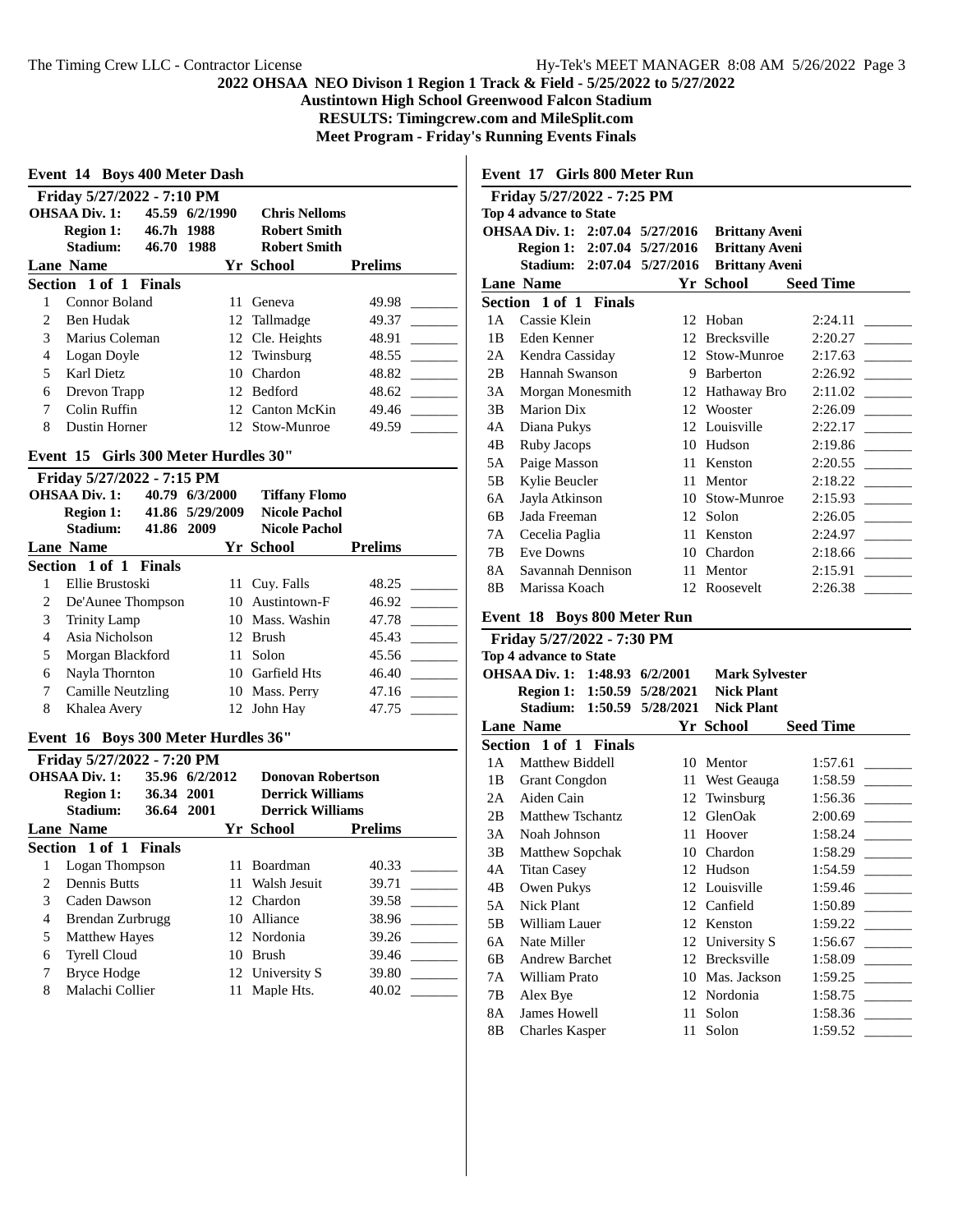**Austintown High School Greenwood Falcon Stadium**

**RESULTS: Timingcrew.com and MileSplit.com**

**Meet Program - Friday's Running Events Finals**

 $\overline{\phantom{a}}$ 

|                              | Friday 5/27/2022 - 7:35 PM    |  |                |                     |                |
|------------------------------|-------------------------------|--|----------------|---------------------|----------------|
|                              | OHSAA Div. 1:                 |  | 22.73 6/2/2018 | <b>Abby Steiner</b> |                |
|                              | Region 1: $23.59$ $5/25/2018$ |  |                | Caisja Chandler     |                |
|                              | Stadium: 23.59 5/25/2018      |  |                | Caisja Chandler     |                |
|                              | Lane Name                     |  |                | Yr School           | <b>Prelims</b> |
|                              | Section 1 of 1 Finals         |  |                |                     |                |
| 1                            | <b>Ryanne Abernathy</b>       |  | 11             | Mayfield            | 25.94          |
| 2                            | Jane Kennedy                  |  |                | 9 Hathaway Bro      | 25.50          |
| 3                            | Alexis Cain                   |  |                | 12 Euclid           | 25.71          |
| 4                            | Eve Clark                     |  | 10             | Euclid              | 24.78          |
| 5                            | Arnae Rodgers                 |  |                | 12 John Hay         | 25.17          |
| 6                            | Savannah Swanda               |  |                | 10 Twinsburg        | 25.48          |
| $\tau$                       | Rhiea Ann Gordon              |  |                | 12 Chanev           | 25.75          |
| 8                            | Brianna Ford                  |  |                | 12 Mass. Washin     | 25.78          |
| Event 20 Boys 200 Meter Dash |                               |  |                |                     |                |

|                        | <b>OHSAA Div. 1:</b><br>21.0h 1989<br><b>Region 1:</b><br>Stadium:<br><b>21.00</b> | 20.47 6/2/1990<br>1989 | <b>Chris Nelloms</b><br><b>Robert Smith</b><br><b>Robert Smith</b> |                |
|------------------------|------------------------------------------------------------------------------------|------------------------|--------------------------------------------------------------------|----------------|
|                        | Lane Name                                                                          |                        | Yr School                                                          | <b>Prelims</b> |
|                        | Section 1 of 1 Finals                                                              |                        |                                                                    |                |
|                        | Braizhon Marshall                                                                  |                        | 12 Canton McKin                                                    | 22.17          |
| $\mathfrak{D}_{\cdot}$ | Caleb Ruffin                                                                       |                        | 12 Canton McKin                                                    | 22.05          |
| 3                      | Colin Pierce                                                                       |                        | 12 Hudson                                                          | 21.92          |
| 4                      | Xavier Preston                                                                     |                        | 12 Stow-Munroe                                                     | 21.43          |
| 5                      | Nick Biega                                                                         |                        | 11 Mayfield                                                        | 21.84          |
| 6                      | <b>Ben Alvarico</b>                                                                |                        | 12 Boardman                                                        | 21.79          |
|                        | Cameron Thompson                                                                   |                        | 12 Boardman                                                        | 22.10          |
| 8                      | <b>Rich Clark</b>                                                                  |                        | 12 University S                                                    | 22.11          |

**Event 21 Girls 3200 Meter Run**

|                                                           | Friday 5/27/2022 - 7:45 PM    |          |    |                        |                  |  |
|-----------------------------------------------------------|-------------------------------|----------|----|------------------------|------------------|--|
| Top 4 advance to State                                    |                               |          |    |                        |                  |  |
|                                                           | <b>OHSAA Div. 1: 10:14.91</b> | 6/8/2013 |    | Annie Heffernan        |                  |  |
|                                                           | Region 1: 10:17.33            | 1996     |    | <b>Katie Radkewich</b> |                  |  |
| <b>Stadium: 10:17.33</b><br>1996<br><b>Katy Radkewich</b> |                               |          |    |                        |                  |  |
|                                                           | <b>Lane Name</b>              |          |    | Yr School              | <b>Seed Time</b> |  |
|                                                           | Section 1 of 1 Finals         |          |    |                        |                  |  |
| 1 A                                                       | Emerson Greene                |          | 10 | Kenston                | 11:42.58         |  |
| 1B                                                        | Casey Wachhaus                |          | 12 | Mentor                 | 12:00.12         |  |
| 2A                                                        | Megan Diulus                  |          | 11 | Revere                 | 11:58.14         |  |
| 2B                                                        | Camryn Barker                 |          |    | 12 Louisville          | 11:51.94         |  |
| 3A                                                        | Anna Mehendale                |          | 12 | Brecksville            | 11:43.04         |  |
| 3B                                                        | Chloe Dostal                  |          | 9  | Mass. Perry            | 11:42.15         |  |
| 4A                                                        | Ada Sabo                      |          | 10 | Mentor                 | 11:21.79         |  |
| 4B                                                        | Grace Kaelber                 |          | 9  | Shaker Hts.            | 11:54.87         |  |
| 5A                                                        | Sofia Istnick                 |          |    | 12 Mas. Jackson        | 11:20.28         |  |
| 5B                                                        | Samantha Fobean               |          | 12 | Stow-Munroe            | 11:58.50         |  |
| 6A                                                        | Morgan Schmitt                |          | 12 | Aurora                 | 11:41.73         |  |
| 6B                                                        | Sarah Baker                   |          | 11 | Solon                  | 11:43.99         |  |
| 7Α                                                        | Kailey Zagst                  |          | 11 | Mas. Jackson           | 11:35.69         |  |
| 7B                                                        | Emma Liesen                   |          | 11 | Hudson                 | 12:02.26         |  |
| 8A                                                        | Rae Kawalec                   |          | 10 | Chardon                | 11:38.66         |  |
| 8B                                                        | <b>Katy Klotz</b>             |          | 12 | Kenston                | 11:44.28         |  |
|                                                           |                               |          |    |                        |                  |  |

# **Event 22 Boys 3200 Meter Run**

| Friday 5/27/2022 - 8:00 PM                         |                                          |    |                     |                  |  |  |  |
|----------------------------------------------------|------------------------------------------|----|---------------------|------------------|--|--|--|
|                                                    | <b>Top 4 advance to State</b>            |    |                     |                  |  |  |  |
| OHSAA Div. 1: 8:46.72 2016<br><b>Andrew Jordan</b> |                                          |    |                     |                  |  |  |  |
|                                                    | Region 1: 8:57.93 5/30/2014 Nick Elswick |    |                     |                  |  |  |  |
|                                                    | Stadium: 8:55.00 1977                    |    | <b>Alan Scharsu</b> |                  |  |  |  |
|                                                    | <b>Lane Name</b>                         |    | Yr School           | <b>Seed Time</b> |  |  |  |
|                                                    | Section 1 of 1 Finals                    |    |                     |                  |  |  |  |
| 1 A                                                | Daniel Kearns                            | 11 | West Geauga         | 9:37.50          |  |  |  |
| 1B                                                 | Josh Jiang                               | 10 | Solon               | 9:53.94          |  |  |  |
| 2A                                                 | Dylan Wood                               | 10 | Copley              | 9:35.35          |  |  |  |
| 2B                                                 | Angelo Parrino                           | 11 | Shaker Hts.         | 9:46.05          |  |  |  |
| 3A                                                 | Ryan Goldfeder                           | 12 | Solon               | 9:41.40          |  |  |  |
| 3B                                                 | Braedan Gallagher                        |    | 12 Cle. Heights     | 9:45.30          |  |  |  |
| 4A                                                 | <b>Bobby Ganser</b>                      |    | 12 Louisville       | 9:22.49          |  |  |  |
| 4B                                                 | Kyle Cain                                | 11 | Austintown-F        | 9:51.41          |  |  |  |
| 5A                                                 | Luke Ondracek                            |    | 12 Walsh Jesuit     | 9:33.19          |  |  |  |
| 5В                                                 | Chris Turner                             | 11 | Nordonia            | 9:46.94          |  |  |  |
| 6A                                                 | Luke Danison                             |    | 12 Chardon          | 9:36.10          |  |  |  |
| 6B                                                 | Colby Adams                              |    | 12 Louisville       | 9:32.65          |  |  |  |
| 7A                                                 | <b>Blake Baker</b>                       | 10 | Canfield            | 9:46.22          |  |  |  |
| 7В                                                 | Micah Bentley                            | 11 | Stow-Munroe         | 9:56.38          |  |  |  |
| 8A                                                 | <b>Thomas Rice</b>                       | 11 | GlenOak             | 9:25.01          |  |  |  |
| 8B                                                 | <b>Ashton Dunlap</b>                     |    | 12 Wooster          | 9:36.85          |  |  |  |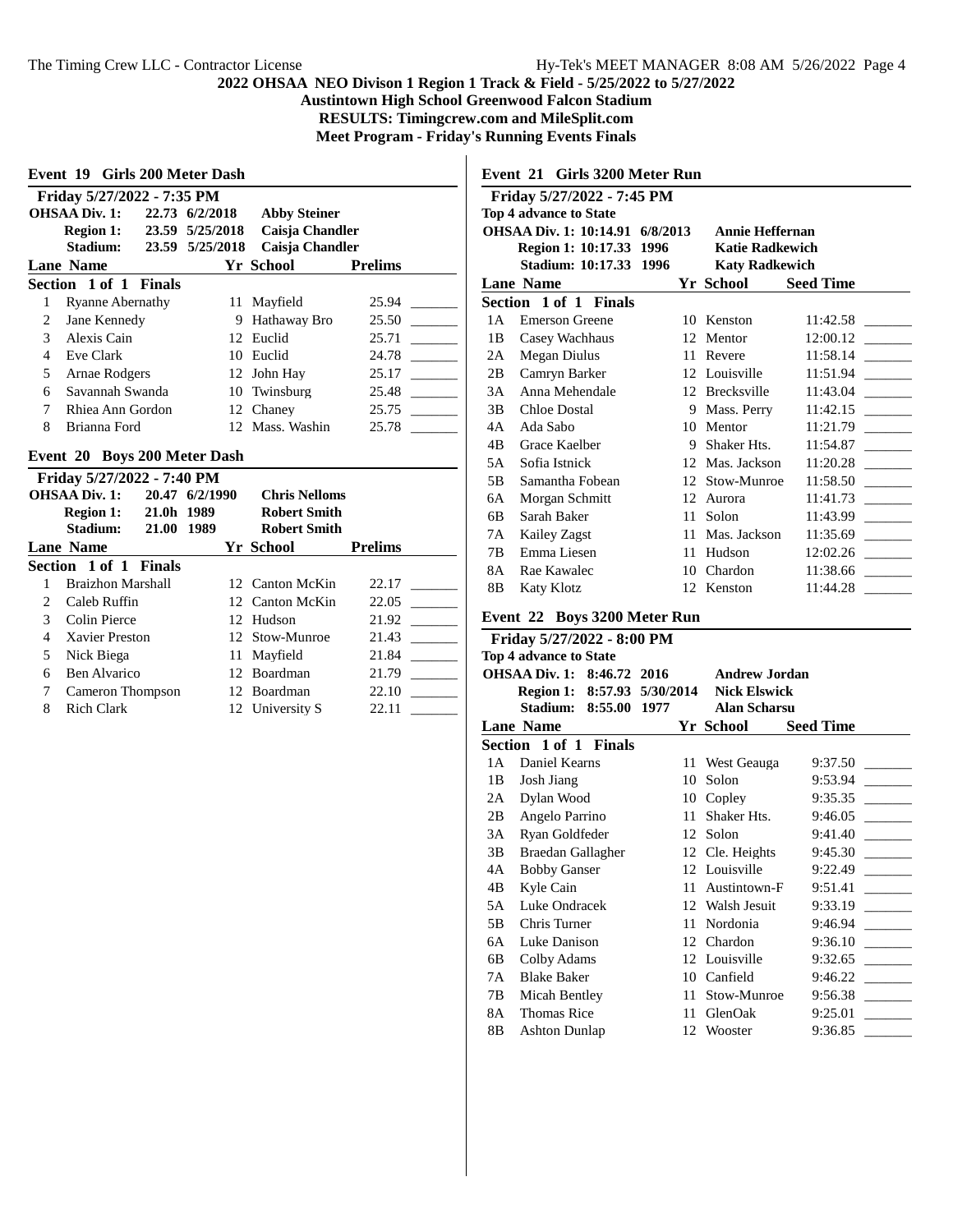**Austintown High School Greenwood Falcon Stadium**

**RESULTS: Timingcrew.com and MileSplit.com**

**Meet Program - Friday's Running Events Finals**

| Event 23 Girls 4x400 Meter Relay |                                                             |                     |                                                                 |
|----------------------------------|-------------------------------------------------------------|---------------------|-----------------------------------------------------------------|
|                                  | Friday 5/27/2022 - 8:15 PM                                  |                     |                                                                 |
|                                  | OHSAA Div. 1: 3:43.83 6/6/2009                              | Reynoldsburg        |                                                                 |
|                                  | F Washington, D Gause, T Cordell, A Walker                  |                     |                                                                 |
|                                  | Region 1: 3:46.05 1998                                      |                     | <b>Cleveland Collinwood</b>                                     |
|                                  | D Scott, K Stone, R Crawford, K Jordan                      |                     |                                                                 |
|                                  | Stadium: 3:46.05 1998                                       | Collinwood          |                                                                 |
|                                  | D. Scott, K. Stone, K. Jordan, R. Crawford                  |                     |                                                                 |
|                                  | <b>Lane Team</b>                                            | <b>Relay</b>        | <b>Prelims</b>                                                  |
|                                  | Section 1 of 1 Finals                                       |                     |                                                                 |
| 1                                | GlenOak                                                     |                     | 4:10.82                                                         |
| $\overline{c}$                   | Stow-Munroe                                                 |                     | 4:04.68                                                         |
| 3                                | Twinsburg                                                   |                     | 4:03.65                                                         |
| 4                                | Euclid                                                      |                     | 4:01.88                                                         |
| 5                                | Solon                                                       |                     | 4:02.58                                                         |
| 6                                | Mentor                                                      |                     | 4:02.82                                                         |
| 7                                | Hathaway Bro                                                |                     | 4:07.17                                                         |
| 8                                | Aurora                                                      |                     | 4:09.58                                                         |
|                                  |                                                             |                     |                                                                 |
|                                  | Event 24 Boys 4x400 Meter Relay                             |                     |                                                                 |
|                                  | Friday 5/27/2022 - 8:25 PM                                  |                     |                                                                 |
|                                  | OHSAA Div. 1: 3:13.05 6/5/2010                              |                     | <b>Trotwood-Madison</b>                                         |
|                                  | J Ruby, J Paschal, R Lorenzo, W Henry                       |                     |                                                                 |
|                                  | Region 1: 3:14.15 5/25/2007                                 |                     | <b>Cleveland Heights</b>                                        |
|                                  | D Cowsette, J Hall, M Love, W El-Halaby                     |                     |                                                                 |
|                                  | Stadium: 3:14.15 5/25/2007                                  | <b>Cle.</b> Heights |                                                                 |
|                                  | D Cowsette, J Hall, M Love, W El-Halaby<br><b>Lane Team</b> |                     |                                                                 |
|                                  | Section 1 of 1 Finals                                       | <b>Relay</b>        | <b>Prelims</b>                                                  |
| 1                                |                                                             |                     | 3:26.97                                                         |
| $\overline{2}$                   | Mayfield<br>Twinsburg                                       |                     | 3:24.38                                                         |
| 3                                | Nordonia                                                    |                     | 3:24.72                                                         |
| 4                                | Chardon                                                     |                     | 3:23.09<br>$\sim$ $\sim$                                        |
| 5                                | <b>Bedford</b>                                              |                     | 3:23.22<br>$\mathcal{L}^{\text{max}}(\mathcal{L}^{\text{max}})$ |
| 6                                | Cle. Heights                                                |                     | 3:23.69<br><b>Contract</b>                                      |
| 7                                | Stow-Munroe                                                 |                     | 3:25.04                                                         |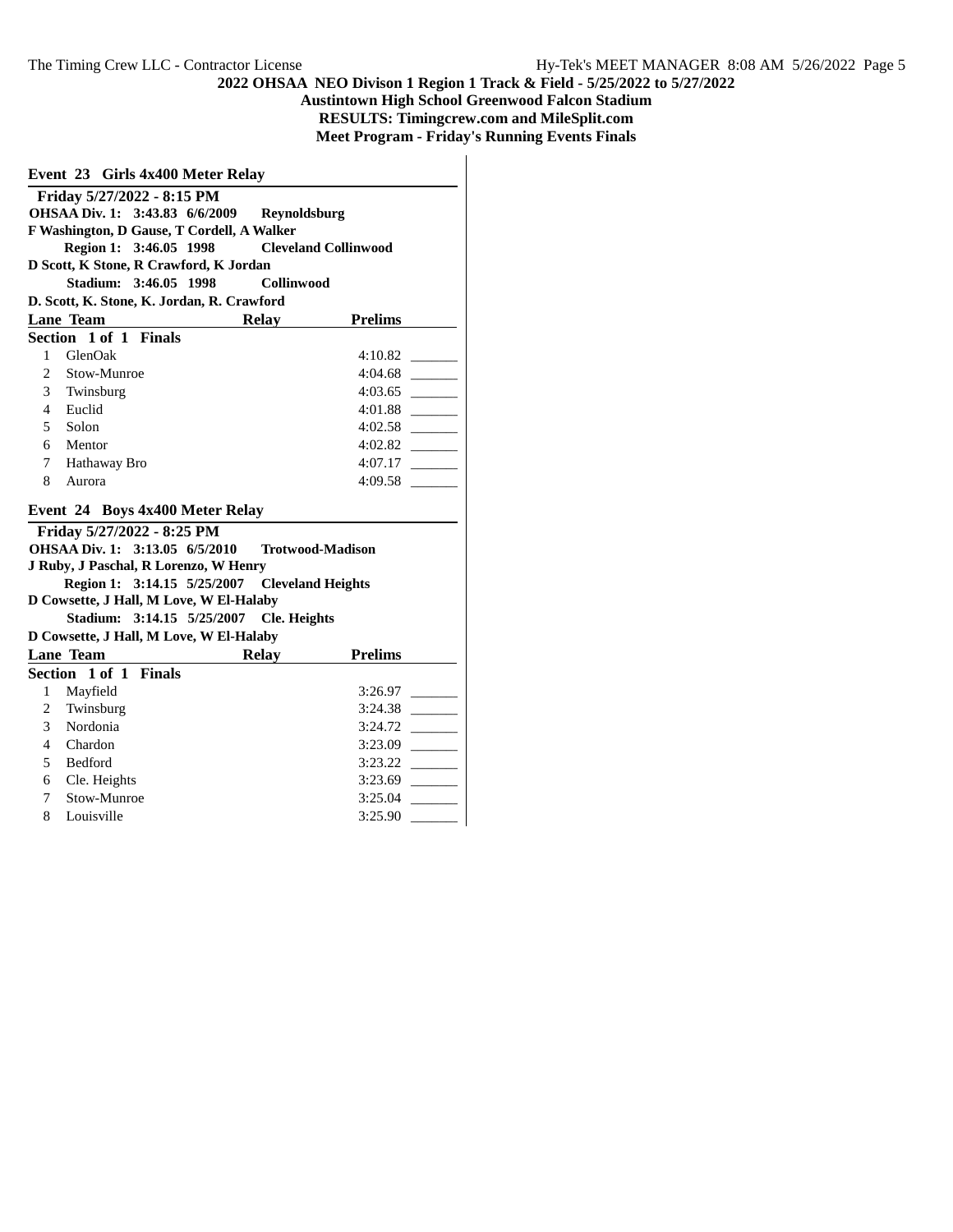**Austintown High School Greenwood Falcon Stadium**

**RESULTS: Timingcrew.com and MileSplit.com**

**Meet Program - Friday's Field Events Finals**

|  | <b>Event 33 Girls Pole Vault</b> |  |
|--|----------------------------------|--|
|--|----------------------------------|--|

| Friday 5/27/2022 - 5:00 PM |                                               |          |                        |                  |  |  |  |
|----------------------------|-----------------------------------------------|----------|------------------------|------------------|--|--|--|
|                            | Starting Height: 9' 6", 10' 0", then up by 4" |          |                        |                  |  |  |  |
|                            | <b>Top 4 advance to State</b>                 |          |                        |                  |  |  |  |
|                            | <b>OHSAA Div. 1:</b><br>13-07                 | 6/1/2019 | <b>Riley Hunt</b>      |                  |  |  |  |
|                            | Region 1: 13-01.50 5/26/2017                  |          | <b>Deidra Marrison</b> |                  |  |  |  |
|                            | Stadium: 13-01.50 5/26/2017                   |          | <b>Deidra Marrison</b> |                  |  |  |  |
| Pos                        | <b>Name</b>                                   |          | Yr School              | <b>Seed Mark</b> |  |  |  |
|                            | Flight 1 of 1 Finals                          |          |                        |                  |  |  |  |
| 1                          | Eva Piscitelli                                | 10       | Hathaway Bro           | 9-09.00          |  |  |  |
| 2                          | Chloe Schans                                  | 9        | Hoover                 | 10-06.00         |  |  |  |
| $\mathfrak{Z}$             | Kendal Fisher                                 | 12       | Mass. Perry            | 12-00.00         |  |  |  |
| 4                          | Lindsey Havens                                | 12       | Hudson                 | 11-00.00         |  |  |  |
| 5                          | Emily Eterovich                               | 12       | Nordonia               | $11-04.00$       |  |  |  |
| 6                          | Lily Baker                                    | 11       | Stow-Munroe            | 10-04.00         |  |  |  |
| 7                          | Meghan Vadas                                  | 9        | Austintown-F           | 9-08.00          |  |  |  |
| 8                          | <b>Addison Lyles</b>                          | 10       | Mentor                 | 9-06.00          |  |  |  |
| 9                          | Saylor Biggin                                 | 12       | Howland                | $9 - 08.00$      |  |  |  |
| 10                         | Lauren Shambaugh                              | 12       | Paine. River           | 10-03.00         |  |  |  |
| 11                         | Hannah Salgado                                | 10       | Aurora                 | 8-08.00          |  |  |  |
| 12                         | Natalie Bisesi                                | 10       | GlenOak                | 10-06.00         |  |  |  |
| 13                         | Cecelia Radicelli                             | 11       | Twinsburg              | 10-00.00         |  |  |  |
| 14                         | <b>Izzy Bernard</b>                           | 11       | Mas. Jackson           | 10-09.00         |  |  |  |
| 15                         | Kyla Taress                                   | 11       | Shaker Hts.            | 10-06.00         |  |  |  |
| 16                         | Gianna Ferrara                                | 12       | Roosevelt              | 8-08.00          |  |  |  |
|                            |                                               |          |                        |                  |  |  |  |

#### **Event 29 Girls Long Jump**

|                | Friday 5/27/2022 - 5:00 PM                      |                 |                       |                  |  |  |
|----------------|-------------------------------------------------|-----------------|-----------------------|------------------|--|--|
|                | 3 preliminary attempts, top 9 advance to finals |                 |                       |                  |  |  |
|                | Top 4 finalists advance to State                |                 |                       |                  |  |  |
|                | OHSAA Div. 1: 20-05.75 6/7/2003                 |                 | Tianna Madison        |                  |  |  |
|                | <b>Region 1:</b>                                | 19-05 5/30/2008 | <b>Audra Frimpong</b> |                  |  |  |
|                | Stadium:                                        | 19-05 5/30/2008 | <b>Audra Frimpong</b> |                  |  |  |
| Pos            | <b>Name</b>                                     |                 | Yr School             | <b>Seed Mark</b> |  |  |
|                | Flight 1 of 2 Finals                            |                 |                       |                  |  |  |
| 1              | Alaysia Mckinney                                | 12              | Euclid                | 16-04.75         |  |  |
| $\overline{2}$ | Anne Shroyer                                    | 11              | Green                 | 16-00.75         |  |  |
| 3              | <b>Sidney Sheppert</b>                          | 11              | Stow-Munroe           | 16-11.75         |  |  |
| 4              | Raine Simon                                     |                 | 12 Walsh Jesuit       | 17-08.00         |  |  |
| 5              | Gianna Condelli                                 | 9               | Mayfield              | 15-09.50         |  |  |
| 6              | Tabea Oldenburg                                 | 10              | Uniont. Lake          | 16-03.50         |  |  |
| 7              | <b>Emmerson Frank</b>                           | 10              | Alliance              | 16-06.00         |  |  |
| 8              | Savannah Jones                                  |                 | 10 Austintown-F       | 16-02.75         |  |  |
|                | Flight 2 of 2 Finals                            |                 |                       |                  |  |  |
| 1              | Na'Veyah Parisi                                 |                 | 12 Warren G Har       | 17-04.75         |  |  |
| 2              | Meilani Walker                                  | 11              | Shaker Hts.           | 16-05.00         |  |  |
| 3              | McKenna Shane                                   | 9               | Mass. Perry           | 16-07.25         |  |  |
| 4              | <b>Alexis Hives</b>                             | 11              | Nordonia              | 18-00.50         |  |  |
| 5              | Janiah Sims                                     | 11              | <b>Brush</b>          | 16-10.75         |  |  |
| 6              | Jenna Delp                                      | 11              | GlenOak               | 16-08.00         |  |  |
| 7              | Lauren Tincher                                  | 12              | Aurora                | 16-10.00         |  |  |
| 8              | Madilyne Wicks                                  | 12              | Copley                | 17-09.50         |  |  |

**Event 25 Girls Discus Throw**

|                                                 | Friday 5/27/2022 - 5:00 PM       |    |                        |                  |  |  |
|-------------------------------------------------|----------------------------------|----|------------------------|------------------|--|--|
| 3 preliminary attempts, top 9 advance to finals |                                  |    |                        |                  |  |  |
|                                                 | Top 4 finalists advance to State |    |                        |                  |  |  |
| OHSAA Div. 1: 176-05 1997<br>Krista Keir        |                                  |    |                        |                  |  |  |
|                                                 | Region 1: 158-06 5/26/2017       |    | <b>Jane Sensibaugh</b> |                  |  |  |
|                                                 | <b>Stadium: 170-11 1998</b>      |    | Krista Keir            |                  |  |  |
| Pos                                             | <b>Name</b>                      |    | Yr School              | <b>Seed Mark</b> |  |  |
|                                                 | Flight 1 of 2 Finals             |    |                        |                  |  |  |
| $\mathbf{1}$                                    | Francesca Carlo                  |    | 12 Chardon NDCL        | 104-04           |  |  |
| 2                                               | Brooklyn Fitzgerald              | 11 | Stow-Munroe            | 105-06           |  |  |
| 3                                               | Kitana Slomovitz                 |    | 12 Aurora              | 120-11           |  |  |
| 4                                               | Maggie Hofner                    |    | 12 Mas. Jackson        | 121-09           |  |  |
| 5                                               | Hannah Olszewski                 | 11 | Solon                  | $116-05$         |  |  |
| 6                                               | Alyssa Walters                   |    | 11 Cuy. Falls          | $102 - 02$       |  |  |
| 7                                               | Isabelle Perry                   |    | 9 Mass. Perry          | $110-04$         |  |  |
| 8                                               | Maggie Furst                     |    | 10 West Geauga         | 110-03           |  |  |
|                                                 | Flight 2 of 2 Finals             |    |                        |                  |  |  |
| $\mathbf{1}$                                    | Jessica Rhodes                   | 11 | Uniont. Lake           | 128-00           |  |  |
| 2                                               | Madelyn Moretti                  |    | 12 Madison             | $131 - 02$       |  |  |
| 3                                               | Becca Martin                     |    | 12 Madison             | 110-04           |  |  |
| $\overline{4}$                                  | Christina Viers                  |    | 10 Walsh Jesuit        | 110-09           |  |  |
| 5                                               | Lexus Solarz                     |    | 11 Howland             | $122 - 10$       |  |  |
| 6                                               | La' Kasja Edwards                |    | 11 Alliance            | 123-05           |  |  |
| 7                                               | Leena Patibandla                 |    | 11 Mas. Jackson        | 130-10           |  |  |
| 8                                               | Grace Merrick                    |    | 11 Hudson              | 122-09           |  |  |
|                                                 |                                  |    |                        |                  |  |  |

| Event 28 Boys High Jump                                      |                            |          |                 |                    |                  |  |  |  |  |  |  |
|--------------------------------------------------------------|----------------------------|----------|-----------------|--------------------|------------------|--|--|--|--|--|--|
|                                                              | Friday 5/27/2022 - 5:00 PM |          |                 |                    |                  |  |  |  |  |  |  |
| Starting Height: 6' 0", 6' 2", then up by 1"                 |                            |          |                 |                    |                  |  |  |  |  |  |  |
| <b>Top 4 advance to State</b>                                |                            |          |                 |                    |                  |  |  |  |  |  |  |
| <b>OHSAA Div. 1:</b><br>7-03.50 5/15/2009<br>Erik Kynard Jr. |                            |          |                 |                    |                  |  |  |  |  |  |  |
|                                                              | <b>Region 1:</b>           | $7 - 00$ | 5/26/2011       | <b>Devin Smith</b> |                  |  |  |  |  |  |  |
|                                                              | Stadium:                   | 7-00     | 2011            | <b>Devin Smith</b> |                  |  |  |  |  |  |  |
| Pos                                                          | <b>Name</b>                |          |                 | Yr School          | <b>Seed Mark</b> |  |  |  |  |  |  |
|                                                              | Flight 1 of 1 Finals       |          |                 |                    |                  |  |  |  |  |  |  |
| 1                                                            | Joel Brown                 |          | 11              | Mass. Perry        | $6-02.00$        |  |  |  |  |  |  |
| $\mathfrak{D}$                                               | <b>Andrew Farrow</b>       |          | 11              | Revere             | $6-00.00$        |  |  |  |  |  |  |
| 3                                                            | Adam Emerick               |          | 12 <sup>1</sup> | Austintown-F       | $6-04.00$        |  |  |  |  |  |  |
| 4                                                            | <b>Riley Murphy</b>        |          |                 | 12 Tallmadge       | $6-04.00$        |  |  |  |  |  |  |
| 5                                                            | Brody Herman               |          | 11              | Austintown-F       | $6 - 02.00$      |  |  |  |  |  |  |
| 6                                                            | Roddric Mack               |          | 12              | Hoover             | $6-02.00$        |  |  |  |  |  |  |
| 7                                                            | <b>Connor Durig</b>        |          | 11              | Howland            | $6-05.00$        |  |  |  |  |  |  |
| 8                                                            | Logan Vowles               |          | 11              | Hoban              | $6-02.00$        |  |  |  |  |  |  |
| 9                                                            | Aiden Henderson            |          | 12              | Aurora             | $6 - 02.00$      |  |  |  |  |  |  |
| 10                                                           | Andrei Radjenovic          |          | 11              | University S       | $6-02.00$        |  |  |  |  |  |  |
| 11                                                           | <b>Ian Parsons</b>         |          | 12              | Paine, River       | $6 - 02.00$      |  |  |  |  |  |  |
| 12                                                           | <b>Bryce Turner</b>        |          | 12              | Stow-Munroe        | $6-01.00$        |  |  |  |  |  |  |
| 13                                                           | <b>Scott Bayliss</b>       |          | 10              | Hudson             | $6 - 00.00$      |  |  |  |  |  |  |
| 14                                                           | Tai Malone                 |          | 12              | Mentor             | $6-07.00$        |  |  |  |  |  |  |
| 15                                                           | Donaze Gibson              |          |                 | 12 Maple Hts.      | 6-01.00          |  |  |  |  |  |  |
| 16                                                           | Ethan Bryant               |          | 12              | Shaker Hts.        | $6 - 06.00$      |  |  |  |  |  |  |
|                                                              |                            |          |                 |                    |                  |  |  |  |  |  |  |